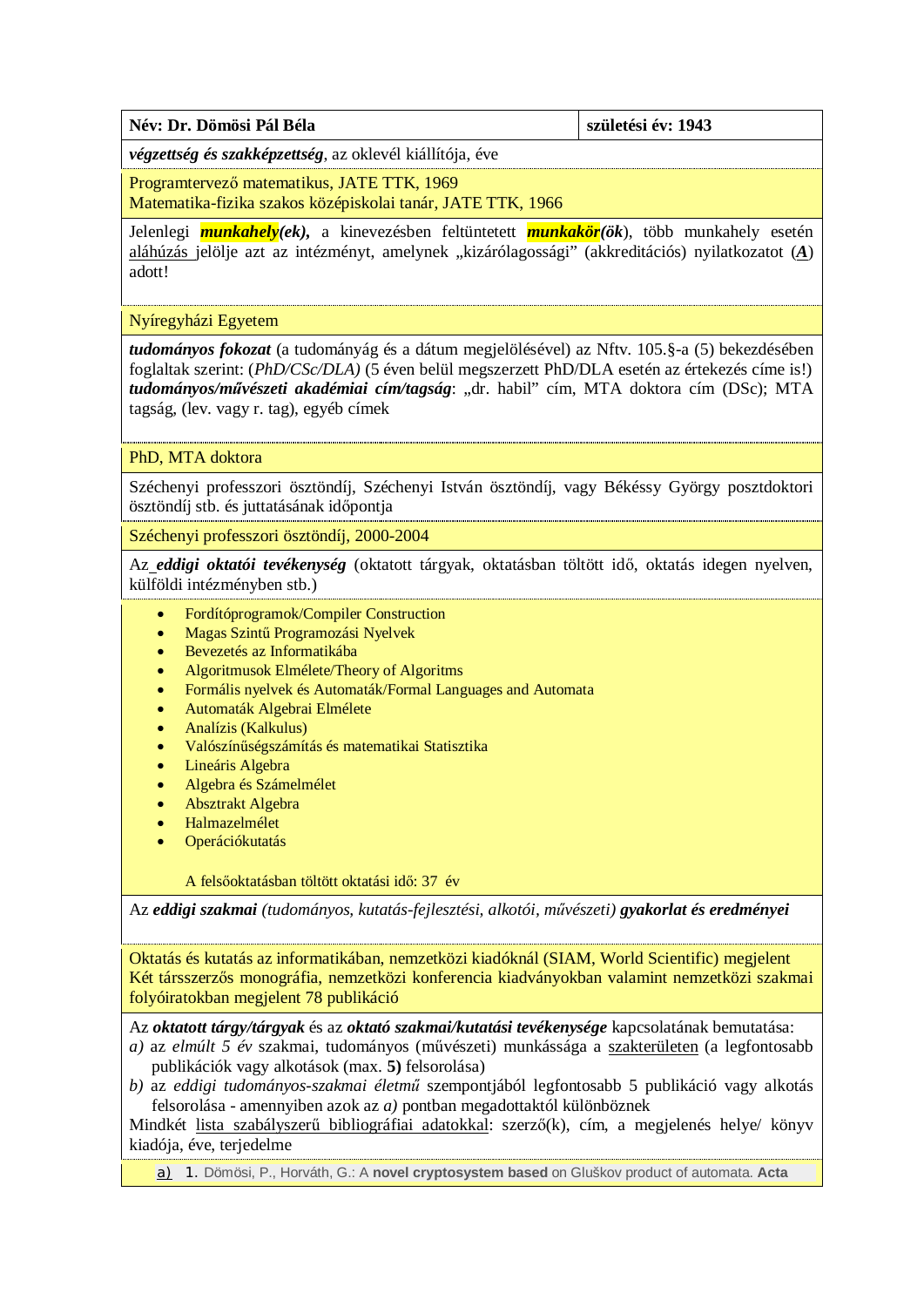Cybern 22 (2), 359-371., 2015. 2. Pál Dömösi, Géza Horváth A novel cryptosystem based on abstract automata and Latin cubes *STUDIA SCIENTIARUM MATHEMATICARUM HUNGARICA* **52:**(2) *pp. 221-232.* (2015) 3. Dömösi P, Ito M Context-Free Languages and Primitive Words Singapore; New Jersey; London; Hong Kong: World Scientific, 2014. *520 p.* (ISBN[:978-981-4271-66-0\)](http://www.isbnsearch.org/isbn/9789814271660) 4. Dömösi P, Fazekas Sz Zs, Kovács Z Paun Gh, Rozenberg G, Salomaa A (szerk.) Some Results on Bounded Context-Free Languages Bucharest: Romanian Academy of Sciences, 2014. Discrete Mathematics and Computer Science. In Memoriam Alexandru Mateescu (1952–2005) (ISBN[:978-973-27-2470-5\)](http://www.isbnsearch.org/isbn/9789732724705) 5. Pál Dömösi, [Zoltán Ésik](http://dblp.uni-trier.de/pers/hd/=/=Eacute=sik:Zolt=aacute=n) (szerk.): **Automata and Formal Languages, 13th International Conference, AFL 2011, Debrecen, Hungary, August 17-22, 2011,** [Int. J. Found. Comput. Sci.](http://dblp.uni-trier.de/db/journals/ijfcs/ijfcs23.html#DomosiE12)  23(6): 1185-1188 (2012). b) 1. Dömösi P, Nehaniv C L Algebraic theory of automata networks. An introduction. Philadelphia: Society for Industrial and Applied Mathematics (SIAM), 2005. *258 p.* (ISBN[:0-89871-569-5\)](http://www.isbnsearch.org/isbn/0898715695) 2. Dömösi P A Novel Cryptosystem Based on Finite Automata without Outputs In: Masami Ito Masami Ito, Yuji Kobayashi, Kunitaka Shoji (szerk.) Automata, Formal Languages, and Algebraic Systems. Konferencia helye, ideje: Kyoto, Japán, 2008.09.20-2008.09.22. Kyoto: World Scientific, 2010. *pp. 23-32.* (ISBN[:978-981-4317-60-3\)](http://www.isbnsearch.org/isbn/9789814317603) 3. Dömösi P, Marcus S, Ito M Marcus Contextual Languages Consisting of Primitive Words *DISCRETE MATHEMATICS* **308:** *pp. 4877-4881.* (2008) 4. Dömösi P, Nehaniv CL, Rhodes JL Finite semigroups, feedback, and the Letichevsky criteria on non-empty words in finite automata *THEORETICAL COMPUTER SCIENCE* **302:**(1-3) *pp. 295-317.* (2003) 5. Dömösi P, Ésik Z CRITICAL CLASSES FOR THE ALPHA-0-PRODUCT *THEORETICAL COMPUTER SCIENCE* **61:**(1) *pp. 17-24.* (1988) Tudományos / szakmai közéleti tevékenység, nemzetközi szakmai kapcsolatok, elismerések

## **Szerkesztőbizottsági tagság**

*Publicationes Mathematicae*, Hungary

*Mathematica Japonica*, Japan

*Scientiae Mathematicae*, Japan

## **Meghívások, ösztöndíjak**

- · JSPS (Japan Society for Promotion of Science) research fellowship for 1 months, Kyoto Sangyo University, Japan, 2013
- · JSPS (Japan Society for Promotion of Science) research fellowship for 1 months, Kyoto Sangyo University, Japan, 2012
- · JSPS (Japan Society for Promotion of Science) research fellowship for 6 months, Kyoto Sangyo University, Japan, 2011
- Research grant for 3 months from Direccion General de Universidades, Secretaria de Estado de Education y Universidades, Ministerio de Education, Cultura y Deporte (SAB2001-0081), Rovira i